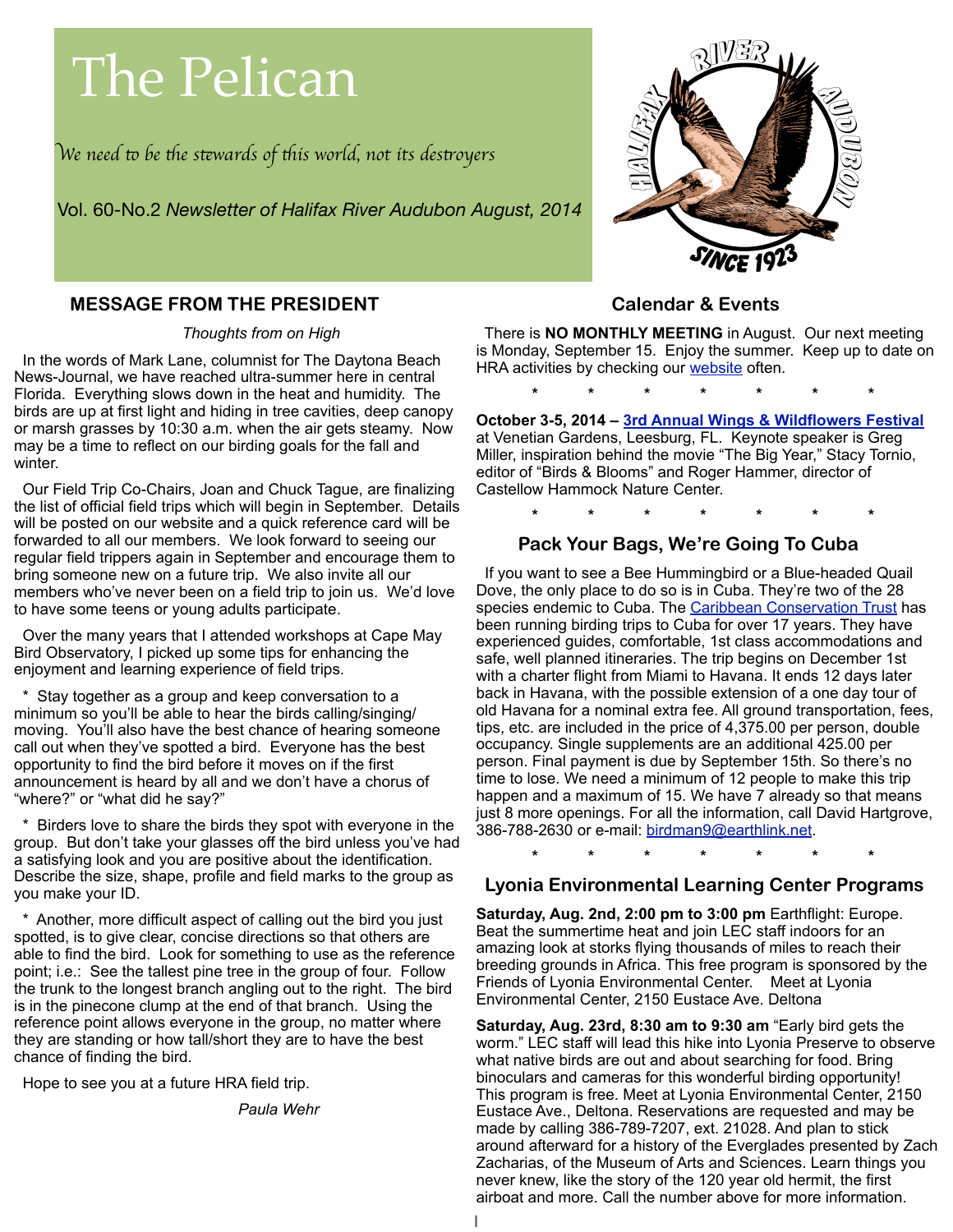#### **Conservation Notes**

 In a surprise announcement that went almost unremarked upon in the media, the Obama administration last week opened the entire eastern seaboard to offshore oil and gas exploration using seismic canons that produce sound levels dangerous to ocean wildlife. Fish, turtles and marine mammals all use sound to communicate and to locate prey and mates. These seismic canons kill fish eggs and larvae and scare fish away from important habitats. They also likely deafen marine mammals, like manatees, dolphins and whales. This is all in preparation for the opening of vast areas of the eastern continental shelf to oil and gas exploration in 2018. A move eagerly anticipated by the petroleum industry.

 Having promised a change in the way Washington works, the President has been a serious disappointment to his supporters in the environmental movement. The human race faces the greatest crisis in its history as our planet's climate warms in response to the carbon dioxide our fossil fueled mechanisms continue to spew into the atmosphere. Encouraging the continued use of these fossil fuels through more production means the new, cleaner technologies we need for the future are pushed further off into that future. And at what cost? There are fewer than 500 northern right whales left in the world. They come to our coastline in winter to breed and have their young. How many of them will we see beached and bloated as a result of this irresponsible decision? How many dolphins and other marine mammals will suffer permanent damage or die from these tests? What price are we as a society willing to pay for "cheap" gas?

 Of course it isn't cheap. The real costs of oil and gas production aren't included in the price we pay.There are other ways to pass those costs onto tax payers. Fracking does irreparable harm to ground water supplies and takes millions of gallons of precious water that could be used for agriculture and converts it into hazardous wastes. The natural gas produced by fracking is driving the conversion of coal fired power plants to far cleaner gas powered units. Yet, while we reduce the soot and other damaging particles from coal as we power our electrical based society, we still pump lots of CO2 into our atmosphere instead of increasing our use of solar, wind and other renewables.

 Neil deGrasse Tyson put it best, "We just can't seem to stop burning up all those buried trees from way back in the carboniferous age, in the form of coal, and the remains of ancient plankton, in the form of oil and gas. If we could, we'd be home free climate wise. Instead, we're dumping carbon dioxide into the atmosphere at a rate the Earth hasn't seen since the great climate catastrophes of the past, the ones that led to mass extinctions. We just can't seem to break our addiction to the kinds of fuel that will bring back a climate last seen by the dinosaurs, a climate that will drown our coastal cities and wreak havoc on the environment and our ability to feed ourselves. All the while, the glorious sun pours immaculate free energy down upon us, more than we will ever need. Why can't we summon the ingenuity and courage of the generations that came before us? The dinosaurs never saw that asteroid coming. What's our excuse?"

*David Hartgrove*

**\* \* \* \* \* \* \***

#### **Audubon Adventures For Our Local Schools**

 Audubon Adventures is a wonderful program that helps engage kids in the natural world around them. See the link [here](http://education.audubon.org/audubon-adventures) for more information. Donations from members fund this program. Send your donation to Halifax River Audubon, P.O. Box 166, Daytona Beach FL 32115-0166. Any donation is welcome; \$45 will supply a classroom. Please specify on your check that your donation is for Audubon Adventures. And thank you!

#### **We're Having A Birding Workshop**

 Birding is a fast-growing, enjoyable hobby and central Florida is the ideal place to learn its techniques. Join experts from Halifax River Audubon and experience the wonders of fall migration while developing your skills. No experience is necessary. The workshop includes three classroom sessions and three outdoor workshops. This is ideal for beginners but more experienced birders will gain valuable knowledge too.

 Indoor workshops will be held on Tuesday evenings from 6:30 to 8:30 p.m. October 28, November 4 and November 11.

Field workshops will be held on Saturday mornings:

November 1 – 8:00 a.m. at Tomoka State Park\*

November 8– 8:30 a.m. at Port Orange Bridge\*

November 15 – 7:00 a.m. at Merritt Island NWR\*

\* Field workshop details are subject to change.

 Place: Prince of Peace Church Hall, 600 S. Nova Rd., Ormond Beach

Bring your binoculars to all classes and field workshops.

Donation: \$25.00 check, payable to Halifax River Audubon.

Mail to: Halifax River Audubon c/o Joan Tague

22 Creek Bluff Way, Ormond Beach, FL 32174

Contact the instructors @ 386-253-1166. Or email: Joan Tague at [babyowl@mac.com](mailto:babyowl@mac.com) or Chuck Tague at [kingrail@mac.com.](mailto:kingrail@mac.com)

 Class size is limited, so sign up early. Children are encouraged. Minors and a parent/guardian pay only one \$25 donation. Check with instructors to determine if your child's age is appropriate.

**\* \* \* \* \* \* \***

#### **Welcome To Our New Members**

 We welcome our new and returning members: Karen Collins, Karen Feller, Eileen Pazos and Marilyn Putnam. We hope to see you at our next meeting in September or on an upcoming field trip.

**\* \* \* \* \* \* \***

 Joe Misiaszek is a birder and photographer who divides his time between Lakeland and Sturbridge, Ma. He recently captured photos of a female Ruby-throated Hummingbird feeding a youngster. Here's one. Another is on a following page.



*Ruby-throated Hummingbirds photo by Joe Misiaszek*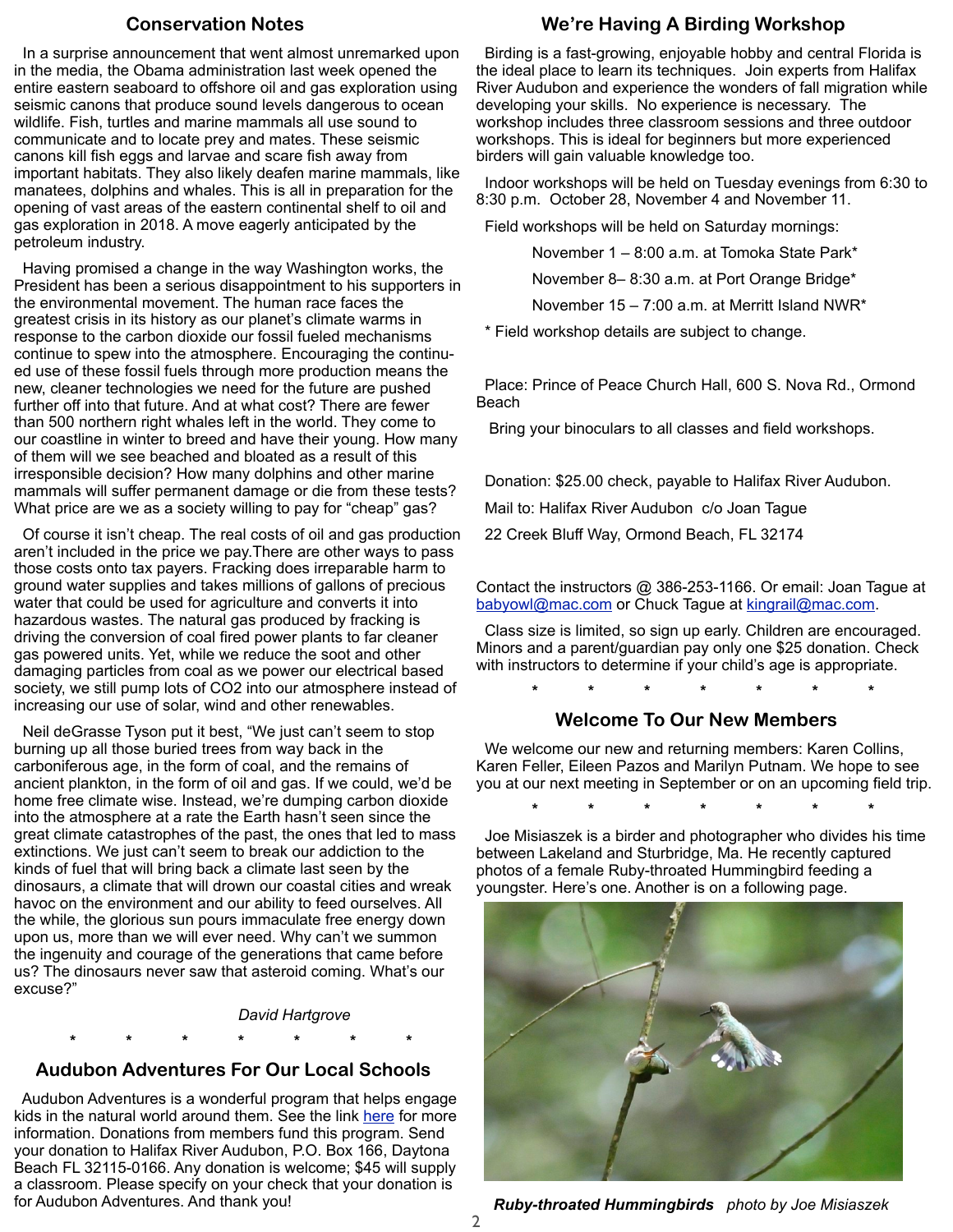#### **House Sparrow** *(Passer domesticus)*

**a feature of Everyday Birding**

*by Ray Scory*

...in defense of the very singular House Sparrow.

Finding itself

on cement, wood, grass or rot

building a nest is such an art.

Little brown bird strutting about

- adding life to an unmoveable thing.
- It doesn't matter you cannot sing
- that you don't have a melodious voice
- like other birds of your sing song race.
- Little brown bird regal in brown
- gray in contrast and black to match
- ready to go out and occupy a new land
- ready to raise your industrious clan.

 Released in Brooklyn, New York, USA in 1851. The ubiquitous House Sparrow rapidly spread across the nation, reaching the Rocky Mountains by 1900. Known for its chatty and aggressive behavior, it has adapted well to both cities and farms, as well as Mall garden centers. In fact, in years past when I wanted to round out a Christmas Count list with a House Sparrow at the end of the day, a garden center was the place to visit. Never a miss at the Mall. This little brown ball of energy is an experienced city dweller. However, if they find seeds at a farm, they will become farmers. They adapt quite well to living among people - not intimidated. They build their nests where they find open space: behind a store sign, at a garden center, under a bridge, in a traffic light or a bird house whether occupied or not. Very flexible.

 Dressed in a gray, brown suit of various shades with impressive accessories of a gray cap, formal black bib and handsome black stripes on the back of its coat completes the House Sparrow's dressy attire. If my appreciation for the appearance of the House Sparrow surprised anyone. I can only reply, " I like the color brown and all its variations." I like the white, green or bluish eggs marked with gray or brown splashes. The House Sparrow's appearance reaches a subtle level of beauty. The color brown is a natural color that evokes a sense of strength and reliability, note the UPS theme color. Brown expresses a feeling of warmth and comfort. It represents wholesomeness, earthiness, steadfastness, simplicity, friendliness, dependability and health. Needless to say, the House sparrow fits many of these qualities.

 While the description of the House Sparrow so far fits the male of the species. I would be grossly neglectful if I did not include my admiration for the female attire of the species. This bird is dressed in light to medium shades of brown with no distinguishable markings. David Hartgrove, longtime Conservation Chair of Halifax River Audubon says, "photos of the female House Sparrow are one of the most frequently posted images on birding list serves seeking identification help." However, I personally say that she is a most subtle thing of beauty waiting to be discovered. Look to the House Sparrow for its rich variations of brown, soft grays and strong blacks.

 Bird Calls - House Sparrow: a stay at home bird - doesn't migrate; certain studies indicate that the House Sparrow can reach altitudes of 18,000 feet; weights about 0.85 - 1.39 ounces, measures 5.5 inches.



*Male House Sparrow photo by Ray Scory*



*Female House Sparrow photo by Ray Scory*

## **\* \* \* \* \* \* \* Call or Write Your Congress Person**

 At the recommendation of Julie Hill-Gabriel, Audubon Florida, the HRA Board agreed to support House Bill HR 996, the Invasive Fish and Wildlife Prevention Act of 2013 (and its Senate companion bill, S 1153) . Florida is ground zero in the fight against invasive, exotic species. While Burmese pythons get all of the headlines, it's the smaller reptiles that will do far more damage to our native species. South Florida is over run with all manner of bearded dragons, monitors and iguanas. They climb trees and eat birds and their eggs. It's time to do something about this invasion before it gets any worse. And reptiles aren't the only exotic we need to be watchful for. Florida will soon have no more red bay trees thanks to a tiny beetle that entered the US through the port of Savannah. The National Environmental Coalition on Invasive Species is heading up the fight to get this legislation passed. You can learn more about them [here.](http://www.necis.net/) Phone calls are good. A hand written letter really does get results. Follow the links below to get the contact information for our legislators.

#### [The US House of Representatives](http://www.house.gov/representatives/)

#### **[The US Senate](http://www.senate.gov/general/contact_information/senators_cfm.cfm)**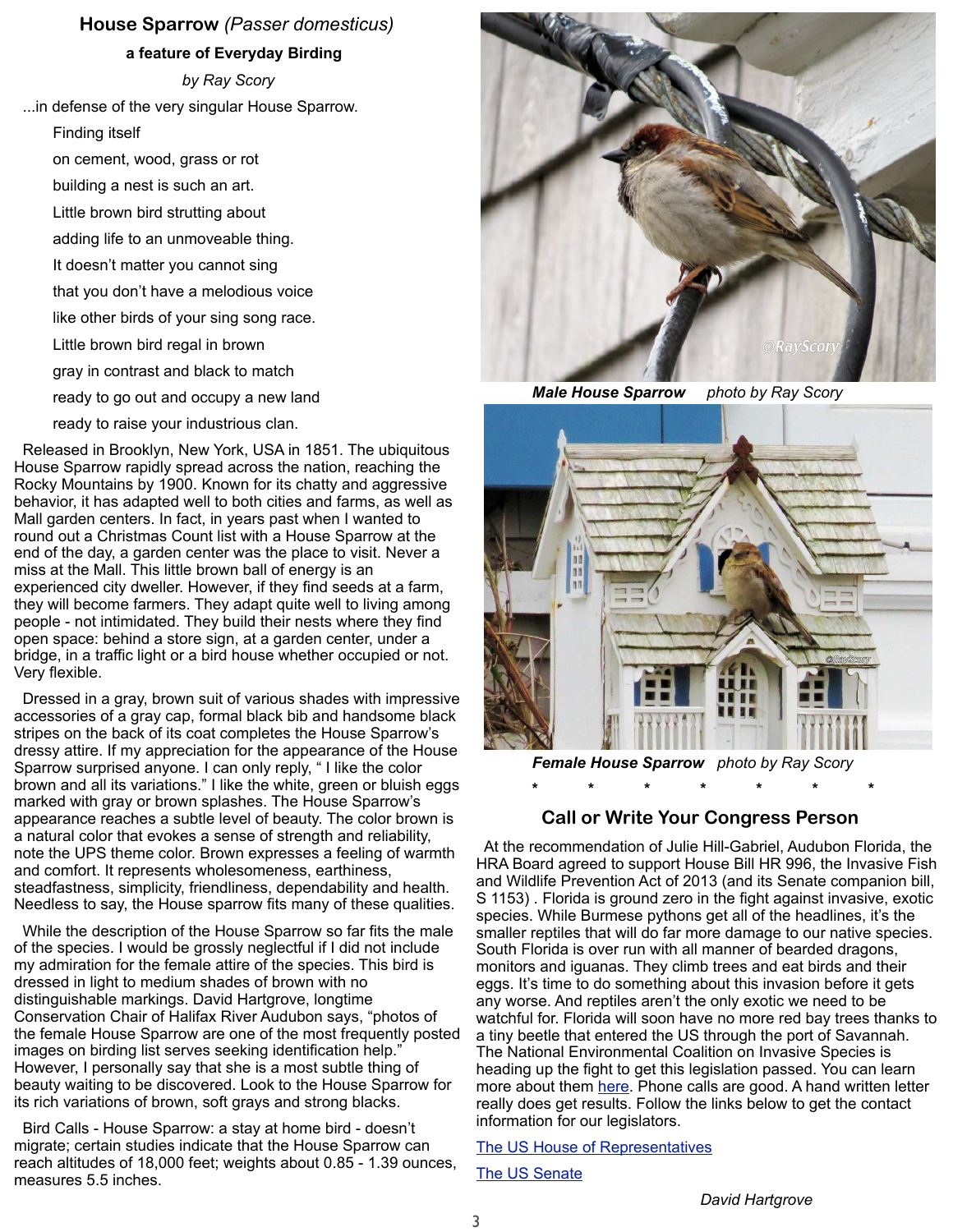

*Carolina Wren photo by Chuck Tague*



*The Nest In The Geranium Pot photo by Paula Wehr*

 **\* \* \* \* \* \* \***

 Below is the other photo of the Ruby-throated Hummingbird feeding her youngster.



*Ruby-throated Hummingbirds photo by Joe Misiaszek*

#### *HRA member, Eileen Pazos, wrote this for the Pelican* **The Very Persistent Carolina Wren**

 Today I cheerfully sent off a special donation to the National Audubon Society. I did this not only because I want to aid in the preservation and protection of all birds and wildlife, but because of the personal relationship I've developed recently with the Carolina Wrens on our property. For the past two months or so the pair has been trying diligently to build a nest and start up a family. But these tiny birds have been having a very hard time of it lately and it's been frustrating for both the birds and me.

 The first nest they built this spring was a lovely masterpiece sheltered on a window ledge in our tool shed. It was my bathroom window as well, so I had an excellent view for watching the nest building and forthcoming hatchlings. How exciting, since I had never observed this at close hand! But the plans and hopes were to no avail. Either the men working around the property -- or my occasional raising of the frosted window to get a better peek - scared them away.

 Their second pick for a nest site -- on a small ledge under a hose caddy fixture on a wall -- was not a very smart choice. I hate to say it, but I guess the Carolina Wren can also be uncommonly dumb at times. Even though they have an intelligent-sounding scientific name: "*Thryothorus ludovicianus*" My sister and I had to thwart this nest building by placing a stuffed animal toy in the open space.

 Their third choice turned out to be the best --but only with a helping human hand . We had noticed a lot of fluttering activity around our garden under the banana trees. Upon further inspection I found the beginnings of another nest in a geranium flower pot. I understand ( from Aunt Florence's bird guide) that this is not an uncommon practice for these birds. The pot was situated on a decorative 3 ft high (doric) column, which might have been safe from some predators like snakes. But I guess the wrens hadn't noticed that this location was right opposite the cat door! Although I am proud to tell all the ornithophiles out there that neither of our two stray adopted cats have caught birds while living with us -- only squirrels, anoles and moles --such an easy catch of hatchlings would be just too tempting.

 Obviously something had to be done. The column was a pretty good idea (I don't think snakes can navigate this sort of thing) so I looked around for a safer place to put it . I found one in a sheltered alcove where two sections of the house meet. Here the nest would be protected from the hot sun, rain and wind. To further protect the site from jumping-type predators (perhaps the cats) I placed a plastic zig-zag fence around the column. It took about two days for the wrens to realize that the nest site had been relocated, but when they did discover it, they continued with their nest building, tunneling into the dirt in the pot and lining the nest with dried leaves and such.

 Well, there's sad news coming, but then a bit of renewed hope. The two lovely speckled eggs that were soon laid, disappeared after five days. We have no idea who or what was responsible. But then - over a period of 10 days perhaps -- I found one egg- then two-- then three-- in the same nest. The wrens were trying again! What courage and perseverance! What a will to survive and propagate! I was happy again. Happier still when I got a close look at mother wren sitting on her eggs, and this time she didn't fly away as before. Instead she looked me straight in the eye, and appeared to say, "I'm okay with you now." She had the most bright, beautiful-- and huge eyes for her size. We established an instant rapport, on my part at least. Perhaps I'm guilty of anthropomorphizing. I was in fact, "smitten" by this tiny, brave creature. That's how the situation now stands at the homestead with our Carolina Wren family, and I'm praying for a very happy ending.